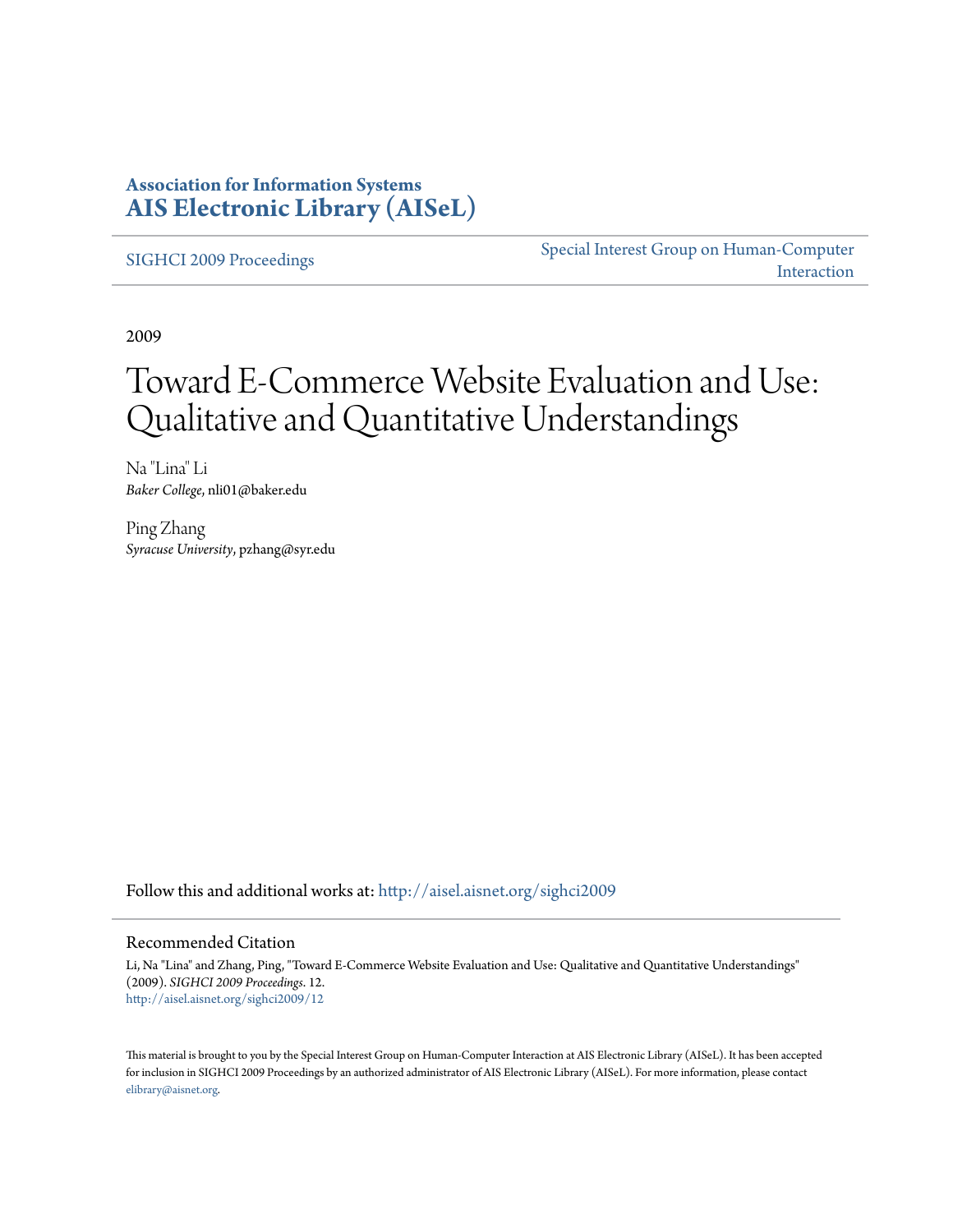## **Toward E-Commerce Website Evaluation and Use: Qualitative and Quantitative Understandings**

**Na "Lina" Li**  Baker College nli01@baker.edu

#### **ABSTRACT**

Users' affective evaluation of websites upon mere exposure hasn't been studied extensively despite its essential influence on attitude and use decision. Based on psychological and information systems (IS) literature, this paper investigates three affect-related concepts and their effects: affective cues, perception of positive affective quality (PPAQ), and perception of negative affective quality (PNAQ). We propose a causal model to describe how affective cues of an e-commerce website induce PPAQ and PNAQ, which in turn impact user attitude toward using this website and intention to use it. The model is tested in two studies, face-to-face interviews and an online survey. This paper adds value to the literature by providing both qualitative and quantitative understandings of the antecedents and impacts of exposure-based affective evaluations in hedonic and utilitarian use of e-commerce websites.

#### **Keywords**

E-commerce website evaluation, affective cues, perception of positive affective quality (PPAQ), perception of negative affective quality (PNAQ), attitude toward behavior, behavioral intention.

#### **INTRODUCTION**

Many studies have examined the impacts of users' *cognitive evaluations* of websites on attitude and behavior. Fewer studies investigated the influences of users' *affective evaluations*, especially affective *evaluations* based on mere exposure to e-commerce websites, though they may easily drive users away or attract them to use a website in a short period of time.

A user's interaction with an e-commerce website involves at least two stages: the website is exposed to a user, and the user continues to use it by exploring and acting upon it (e.g., clicking on links, reading texts, checking out, etc). Design features of e-commerce websites can quickly elicit preliminary or immediate affective evaluations during the exposure stage. This type of evaluations are toward the websites, or, object-based. The preliminary affective evaluations can significantly influence one's cognitive and other affective evaluations of the website during the exploration stage. The exploration-stage-evaluations are toward the behavior of using websites, or, behavior-based.

**Ping Zhang**  Syracuse University pzhang@syr.edu

The preliminary affective evaluations along with other evaluations can impact one's attitude toward, intention to and actual behavior of using the websites. Therefore, it is essential to investigate the antecedents and influences of the preliminary exposure-based affective evaluations in ecommerce website usage.

An extensive literature review on affective concepts related with e-commerce websites found that only several affective concepts, emotion (Kim and Moon 1998), aesthetic attraction (Sutcliffe 2002), perceived affective quality (Zhang and Li, 2005, Zhang and Li, 2004), perception of an IT's capability to induce positive affect and perception of the IT's capability to induce negative affect (Zhang and Li, 2007), are object-based affective reactions that are formed based on exposures to websites without further interactions. Most studied affective concepts occur during the exploration/use stage of userwebsite interaction, thus behavior-based. Only a few studies investigated website design features as antecedents of users' affective evaluations (Agarwal and Venkatesh, 2002, Kim and Moon, 1998, Kim et al., 2003).

In this study, we build on psychological literature and the previous IS studies to examine the antecedents and impacts of users' mere exposure-based affective evaluations in the e-commerce website use setting.

#### **THEORETICAL DEVELOPMENT**

#### **Website Affective Cues**

Certain features of a stimulus in one's environment have the ability to change this person's affect or mood. Mehrabian and Russell name this kind of features the affective quality of a stimulus (Mehrabian and Russell, 1974). For example, the orange color on a classroom's wall may change a student's mood. Color is considered a type of affective quality of the room. Analogously, certain design features of an e-commerce website may have the ability to change a user's mood, or to elicit affective evaluations regarding the website. We define affective cues (AC) as e-commerce website design features that have the ability to evoke a user's preliminary affective evaluations of the website. Possible affective cues include website color scheme, layout, shape, graphs, music, and overview, among others (e.g., Tractinsky et al., 2000, van der Heijden, 2003).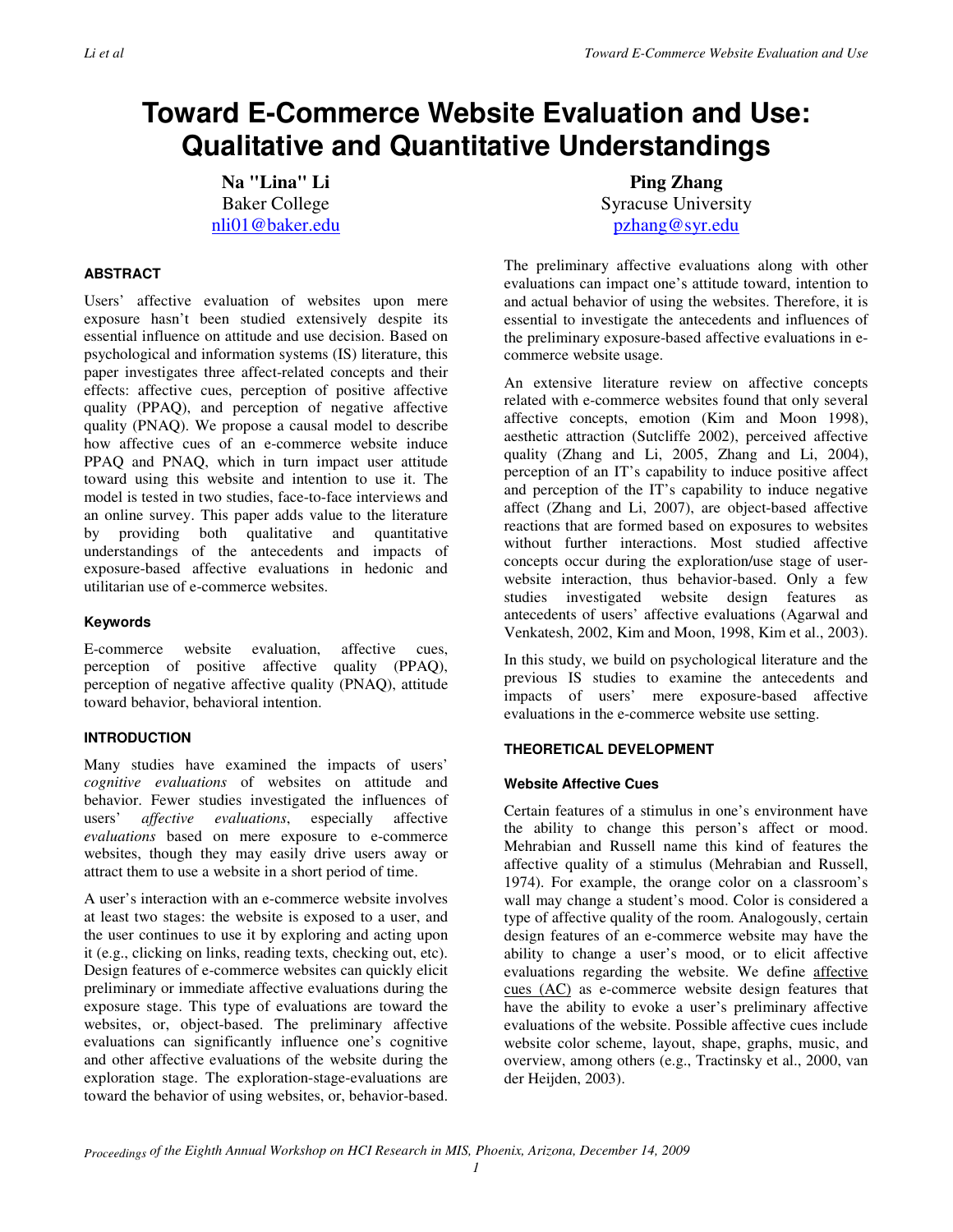#### **Perception of Positive Affective Quality and Perception of Negative Affective Quality**

Different people may have different perceptions of the same affective quality of a stimulus (Russell, 2003). For example, big chunks of orange color on the walls in a room may be perceived exciting by one person, while upsetting by another. Perception of affective quality happens fast. It's one's immediate affective reaction toward a stimulus (Russell, 2003). Perception of affective quality can be positive or negative. We propose two types of affective evaluations users may have toward ecommerce websites. Perception of positive affective quality (PPAQ) is defined as an individual's perception that an e-commerce website has the ability to induce positive affect in him/her (e.g., how attractive a website is). Perception of negative affective quality (PNAQ) is defined as an individual's perception that an e-commerce website has the ability to induce negative affect in him/her (e.g., how annoying a website is). PPAQ and PNAQ are not affect, but affective evaluations.

PPAQ and PNAQ are expected to be two relevant but independent concepts instead of the two ends of one concept, just as Positive Affect and Negative Affect are two highly distinctive constructs (Watson et al. 1988). In most cases, a user's ratings on PPAQ and PNAQ would be toward opposite directions. However, it is possible that one may hold strong PPAQ (e.g., feeling a website is very exciting) and strong PNAQ (fairly overwhelming) toward a website at the same time.

PPAQ and PNAQ are different than many other affective concepts such as perceived enjoyment and attitude. PPAQ and PNAQ are evaluations of e-commerce websites, thus objects-based. A user can form PPAQ and PNAQ upon exposure to a website and prior to extensive interaction with it, thus with little deliberative processing. Most other affective constructs related with e-commerce websites are regarding the behavior of using websites, thus behaviorbased. They are formed in the extensive exploration stage when one must have actions on the websites, thus involving more information processing. In addition, attitude toward behavior includes a cognitive component, while PPAQ and PNAQ don't (Ajzen, 2001).

#### **Theoretical Model**

Based on the technology acceptance model, the theory of planned behavior, the theory of reasoned actions, and the relationship between affect and cognition (Ajzen, 1991, Fishbein and Ajzen, 1975, Davis, 1989, Mehrabian and Russell, 1974, Zajonc, 1980), a model is proposed to describe how e-commerce website affective cues impact PPAQ and PNAQ, which in turn impact attitude and intention (Figure 1). Ten hypotheses are proposed on the left side of the model (from H1a, 1b to H5a, 5b). The right side has been established in the literature (from R1 to R9), thus is not discussed here.



**Figure 1. E-Commerce Website Evaluation & Use Intention**

Behavioral intention (BI) refers to the strength of a person's willingness to use an e-commerce website (Davis, 1989, Fishbein and Ajzen, 1975). Attitude toward behavior (ATB) refers to a user's summative evaluation of the behavior of using an e-commerce website (Ajzen and Fishbein, 2005). Perceived usefulness (PU) is the degree to which a user believes using an e-commerce website would enhance his/her performance (Davis, 1989). Perceived ease of use (PEOU) is the degree to which a user believes using an e-commerce website would be free of effort (Davis, 1989). Perceived Enjoyment (PE) is the extent to which the activity of using an e-commerce website is enjoyable in its own right aside from the instrumental value of the site (Davis et al., 1992).

#### Impacts of Affective Cues on PPAQ and PNAQ (H1a, b)

An external stimulus with certain affective quality (cues) can directly impact a person's immediate affective responses to it (Mehrabian and Russell, 1974, Russell, 2003, Zajonc, 1980, Izard, 1993). A user can easily form perceptions regarding a website's positive and negative affective qualities upon a quick exposure, e.g., feeling the website is inviting, uncomfortable, and so on (Tractinsky, 2004, Fernandes et al., 2003, Lindgaard et al., 2006). Thus it seems plausible to posit that some e-commerce website design features (affective cues) can impact a user's perception of positive affective quality (PPAQ) and perception of negative affective quality (PNAQ). Hence, Hypotheses 1a and 1b are proposed (Figure 1).

#### Impacts of PPAQ and PNAQ (H2a,b, 3a,b, 4a,b, and 5a,b)

Perception of positive affective quality (PPAQ) and perception of negative affective quality (PNAQ) are evaluations toward objects. Perceived enjoyment, perceived ease of use, perceived usefulness, and attitude toward behavior are behavior-based. It is theoretically justified and empirically validated that object-based evaluations occur immediately and have an impact on behavior-based evaluations in psychology and social science (Ajzen and Fishbein, 2005). Immediate affective reactions to a stimulus occur via the biological system and influence succeeding cognitive and affective processes (Zajonc, 1980). Empirical evidences in information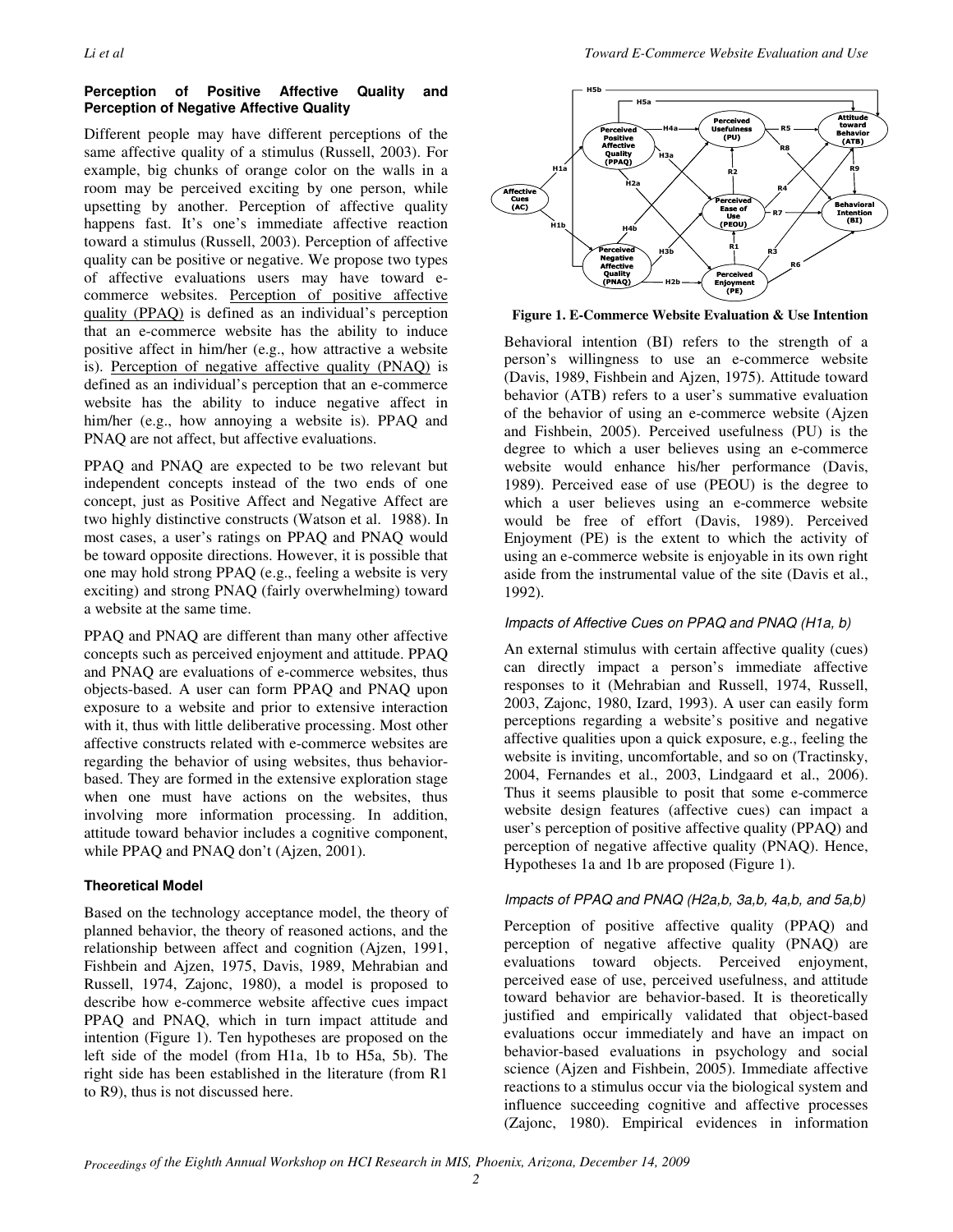system evaluations show that immediate affective evaluations can happen very rapidly, keep quite stable, and precede cognition (Norman, 2004, Tractinsky, 2004, Lindgaard et al., 2006). The automaticity of immediate affective reactions ensures that PPAQ and PNAQ precede and may color other affective and cognitive reactions, perceived enjoyment, ease of use, usefulness, and attitude that involve more deliberate information processing. Therefore, it seems reasonable to propose that PPAQ and PNAQ precede and impact perceived enjoyment, ease of use, usefulness, and attitude. Hence Hypotheses 2a, 2b, 3a, 3b, 4a, 4b, 5a, and 5b are proposed (Figure 1).

#### Utilitarian vs. Hedonic Tasks

The nature of tasks may influence the proposed model. A person may visit an e-commerce website for utilitarian or hedonic purposes. Utilitarian tasks are productivityoriented, e.g., obtaining product information or completing transactions. Hedonic tasks are pleasureoriented, e.g., browsing for fun (van der Heijden, 2004).

#### **INTERVIEWS**

In order to gain both in-depth and quantitative understanding about the validity of the proposed model, two empirical studies were conducted. One was face interviews. The other was an online survey. We presented the interviews in this section and the survey in the next section.

Ten individual-based semi-structured interviews were conducted face to face. Sixty e-commerce websites were selected as interview stimuli. They varied in a number of design aspects including color, layout, balance between texts vs. graphs, menu, shape, image, and so on. The participants were recruited from the students and staff in a major university in the northeast of the U.S. They were diverse in terms of demographics. Each participant viewed 10 screen shots of the selected websites, one at a time. For each screen shot, the participant was asked to describe his/her affective feelings about the website and recall those website design features that contributed to the feelings. Then he/she was encouraged to talk about his/her general experiences of using e-commerce websites, and whether and how exposure-based affective evaluations play roles in his/her interactions with ecommerce websites. Saturation was achieved with the first seven interviews.

Content analysis technique was used to analyze the interview transcriptions. The interviews showed that the participants did form immediate affective evaluations of the e-commerce websites based on very short exposures. It was easy for them to describe these immediate affective evaluations, i.e., PPAQ and PNAQ, using various adjectives such as pleasant, unpleasant, inviting, uninviting, exciting, boring, etc.

From the interviews, nine categories of e-commerce website design features have been identified to evoke immediate affective evaluations in users. They are website layout, color scheme, images/icons, navigation, text, professional appearance, functional appearance, clarity of website purpose, and advertisement. These design features are considered affective cues of ecommerce websites. Most affective cues are manifested by multiple sub-cues.

The participants revealed that exposure-based, immediate affective evaluations had impacts on their beliefs, attitudes, intentions and behaviors toward using ecommerce websites. The impacts were especially significant when they were not in urgent needs to find or buy something and knew there were multiple choices on the Internet. More specifically, a website that evokes strong perception of positive affective quality (e.g., pleasant, comfortable, inviting, exciting) tends to induce positive beliefs, attitudes, and intention, thus attracts users to explore it. A website that evokes strong perception of negative affective quality (e.g., ugly, annoying, busy, boring) tends to induce negative beliefs, attitudes, and intention, thus drives users away.

#### **ONLINE SURVEY**

An online survey was conducted to test the proposed model quantitatively. Two business-to-customer ecommerce websites, Macy's and PriceGrabber, were selected as the survey stimuli. Both websites provided product descriptions, images, and customer ratings and reviews. But they were quite different in terms of affective cues including color schemes, layout, use of images, and navigation choices, etc.

Regular Internet users were recruited through emails via Dr. Stanton's StudyResponse Project. The participants were randomly assigned to one of two groups, each group visited one website. 326 useful responses were collected, 170 from Group 1 (Macy's) and 156 from Group 2 (PriceGrabber). The two groups were very similar in demographics.

A participant was first asked to view a target website without any action on it for a short time to form a first impression. Then he/she was asked to fill in a short questionnaire that measured affective cues, PPAQ, and PNAQ on 5-point Likert scales (instruments were developed in (Li, 2008)). Next, the participant was asked to use the target website for several minutes. Those who visited the PriceGrabber's website were required to find a high definition TV matching a list of given criteria, thus gained utilitarian experience. Those who visited the Macy's website were asked to browse freely and have fun, thus gained hedonic experience. Then he/she was guided to mark his/her perceived enjoyment, ease of use, usefulness, attitude toward using the website, and intention to use it with validated instruments on 5-point Likert scales (Wixom and Todd, 2005, Davis et al., 1992, Yi and Hwang, 2003, van der Heijden, 2004, Coyle and Thorson, 2001, Jiang and Benbasat, 2003, Ajzen and Fishbein, 2005).

*Proceedings of the Eighth Annual Workshop on HCI Research in MIS, Phoenix, Arizona, December 14, 2009*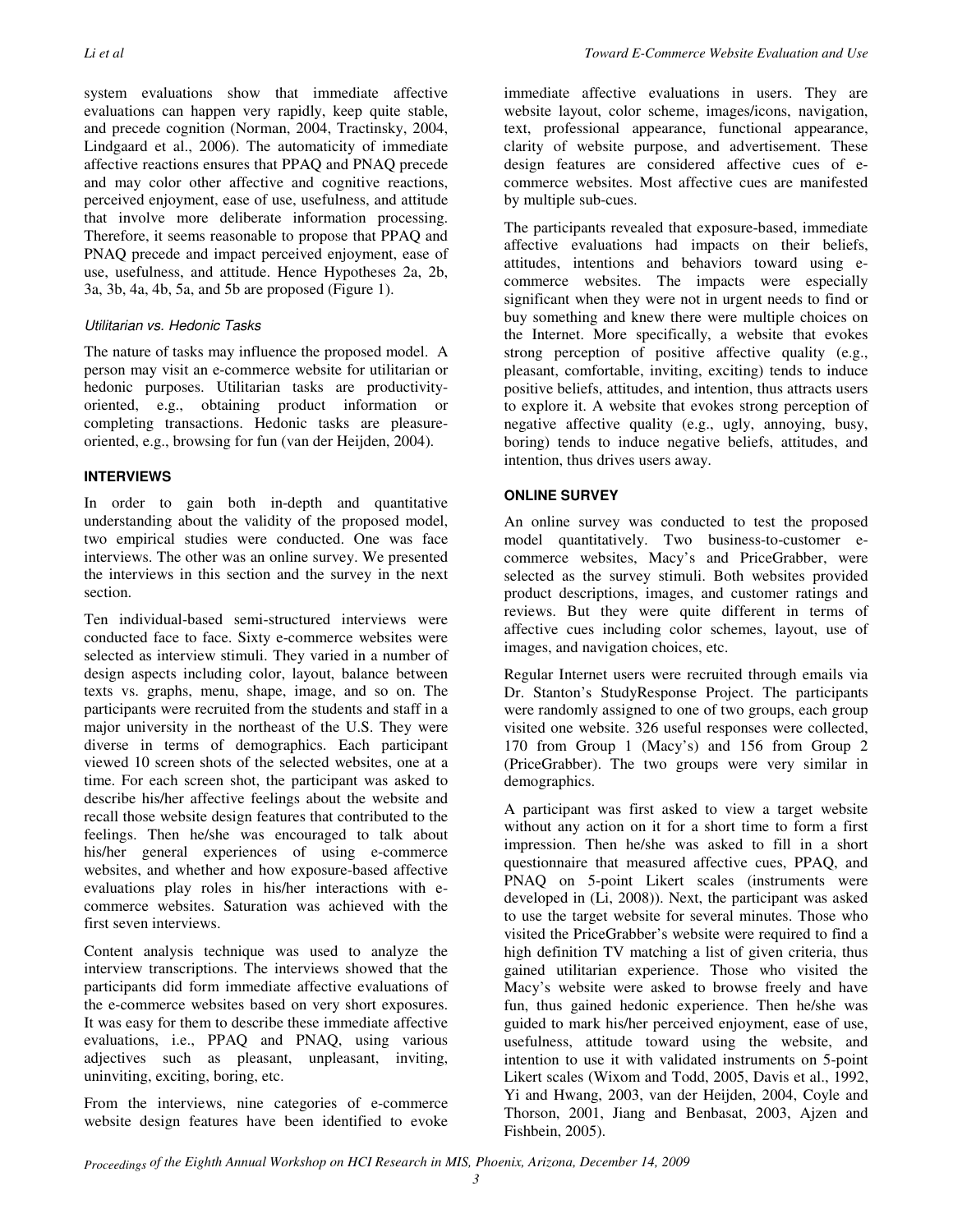Data in Group 1 (hedonic) and Group 2 (utilitarian) were analyzed independently using PLS-Graph 03.00. The measurement models were examined with confirmatory factor analyses. All measurement scales except one item of perceived usefulness (PU1) showed satisfactory convergent validity and discriminant validity. PU1 was then removed from further analyses. The structural models of the two groups were shown in Figures 2 and 3.



**Figure 2. Empirical Model of Group 1 (Hedonic)** 



**Figure 3. Empirical Model of Group 2 (Utilitarian)**

In both hedonic and utilitarian situations, affective cues showed strong positive impact on perceived positive affective quality (PPAQ) and strong negative impact on perceived negative affective quality (PNAQ). Thus H1a and H1b are both supported. In the hedonic situation, 41% of variance in PPAQ and 43% in PNAQ were explained by affective cues. In the utilitarian situation, 44% of variance in PPAQ and 32% in PNAQ were explained by affective cues.

PPAQ showed significant positive impacts on perceived enjoyment and usefulness in both groups. Thus H2a and H4a are supported. PPAQ didn't show strong impact on perceived ease of use in either situation. Thus H3a is not supported. PPAQ had a direct positive impact on attitude in the utilitarian situation but not in the hedonic one, thus H5a is partially supported.

In both hedonic and utilitarian situations, PNAQ showed significant negative impacts on perceived ease of use. Thus H3b is supported. But it didn't show significant impact on perceived enjoyment, usefulness, or attitude. Thus H2b, H4b, and H5b are not supported.

#### **CONCLUSIONS**

#### **Discussions**

PPAQ and PNAQ demonstrated different impacts on perceived enjoyment, ease of use, usefulness, and attitude. It shows that PPAQ and PNAQ are two distinctive concepts rather than two ends of one concept.

Both the interviews and survey reveal that an e-commerce website's affective cues have significant and large impacts on PPAQ and PNAQ of the website. This is found to be true regardless of whether the users are using a website for hedonic or utilitarian purposes. It indicates that website design features do have the ability to quickly induce positive and negative affective evaluations of the website.

The strong impacts of PPAQ on perceptions of enjoyment and usefulness in both hedonic and utilitarian use situations indicate that if a user has strong positive affective evaluation of a website, then he/she is very likely to find his/her interaction with the website enjoyable and useful. The strong impact of PNAQ on perception of ease of use indicates that a strong negative affective evaluation based on exposure could easily lead to the conclusion that a website is difficult to use. A poorly designed website that evokes strong negative feelings could lose its chance to be further explored. The consistent findings in the hedonic and utilitarian situations indicate that the proposed model is quite reliable in the ecommerce website evaluation and use settings.

#### **Contributions**

This paper provides both qualitative and quantitative understandings on the antecedents and essential impacts of exposure-based affective evaluations (PPAQ and PNAQ) of websites on behavior-based affective evaluations, beliefs, attitude, and use intention by regular Internet users who want to use e-commerce websites for hedonic or utilitarian purposes on a voluntary base. Further, the proposed model may be useful for understanding user evaluation, acceptance and usage of other information systems such as educational applications, information websites, and entertaining systems, among others. The list of affective cues identified in this study may provide useful tools to practitioners to build better websites, attract more customers, and enhance customers' experience from the affective perspective.

#### **Limitations and Future Directions**

This is one of the pioneer steps in investigating the roles of affective cues and exposure-based affective evaluations in the e-commerce setting. We acknowledge that other potential moderators such as prior experience, culture, and trust may influence the model. Including these factors in the model is one future direction.